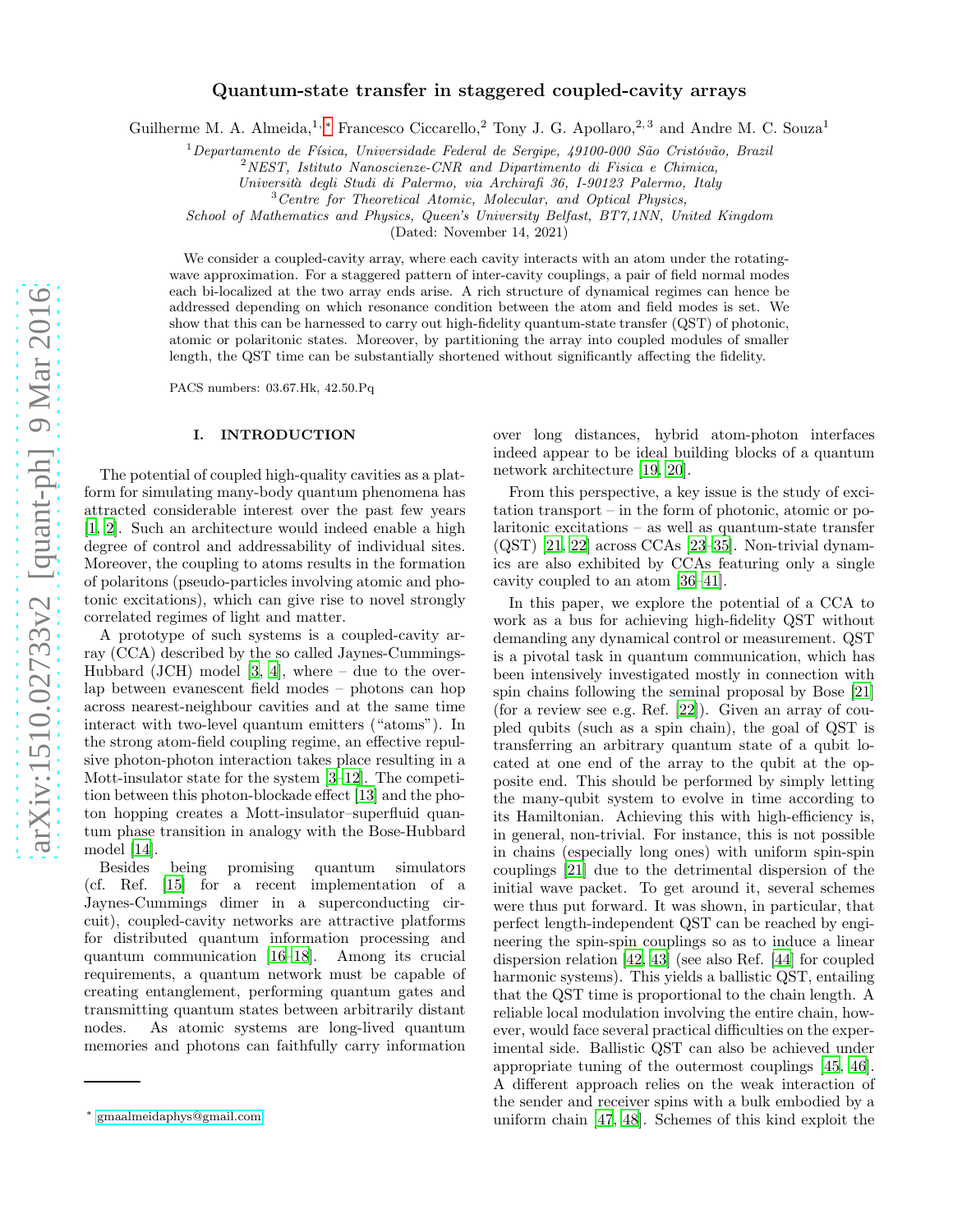appearance of a pair of Hamiltonian eigenstates strongly bi-localized at the outermost weakly-coupled sites (behaving as chain defects), which brings about an effective Rabi-like dynamics [\[47\]](#page-11-6). A similar dynamics can be triggered by applying strong magnetic fields on the sender and receiver qubits or their nearest neighbors [\[49](#page-11-8)[–51](#page-11-9)]. At variance with ballistic QST protocols, a usual drawback of Rabi-like mechanisms is that they typically require long QST times.

Here, we assume a scheme of staggered inter-cavity coupling strengths, also known as the Peierls distorted chain [\[52](#page-11-10)], which has been addressed for QST [\[53,](#page-11-11) [54\]](#page-11-12) and quantum teleportation protocols [\[55](#page-11-13)[–57\]](#page-11-14) in spin systems (CCAs were considered for implementing distorted chains in Refs. [\[56,](#page-11-15) [57](#page-11-14)]). This model also belongs to the class of QST schemes relying on Rabi-like dynamics, hence requiring relatively long transfer times. One of our goals is to keep a high-quality QST via Rabi-like dynamics but, at the same time, significantly reduce the required transfer time. We show that this can be achieved by modularizing the array, namely connecting identical subunits of Peierls distorted chains. We first discuss this in detail for an atom-free CCA, which also applies to any spin chain (irrespective of its realization) having an analogous pattern of couplings. We then show how to exploit these findings when the CCA is coupled to atoms in order to devise schemes for transferring atomic or polaritonic states.

The present paper is organized as follows. In Section [II,](#page-1-0) we study the single-photon spectrum and stationary states of a staggered CCA, highlighting in particular the features that are crucial for QST purposes. In Section [III,](#page-2-0) we review the basic ideas of QST in spin chains with a special focus on those schemes whose working principle relies on the formation of bi-localized states. In Section [IV,](#page-4-0) we study QST across a staggered atom-free CCA. In Section [V,](#page-5-0) we show how the staggered CCA can be modified so as to shorten the QST transfer time. In Section [VI,](#page-6-0) we study the CCA dynamics in the presence of atoms and the regimes that are relevant for QST. In Section [VII,](#page-8-0) we show how to achieve QST of atomic and polaritonic qubits. Finally, in Section [VIII](#page-9-0) we draw our conclusions.

#### <span id="page-1-0"></span>II. CCA WITH STAGGERED HOPPING RATES

Our set-up consists of a CCA comprising an even number N of identical, single-mode, lossless cavities. Nearestneighbour cavities are coupled according to a staggered pattern of hopping rates such that two possible hopping rates  $J_1$  and  $J_2$  are interspersed along the array, as sketched in Fig. [1.](#page-1-1) Each cavity in turn (see Fig. [1\)](#page-1-1) can be coupled to a two-level quantum emitter (atom).

In this and the following three sections, we shall focus on the free field Hamiltonian, i.e., that of an atomfree CCA. We will consider the full setup, including the atoms, starting from Section [VI.](#page-6-0)

The free field Hamiltonian of the staggered CCA is

<span id="page-1-1"></span>FIG. 1. (Color online) Sketch of a CCA with a staggered pattern of hopping rates, where  $J_1 = (1 + n)J$  and  $J_2 =$  $(1 - \eta)J$ . The protected mode of each cavity can be coupled to a two-level atom with rate g.

modelled as (we set  $\hbar = 1$  throughout)

<span id="page-1-2"></span>
$$
\hat{H}_{\text{hop}} = -J \sum_{x=1}^{N-1} \left[ 1 - (-1)^x \eta \right] (\hat{a}_{x+1}^\dagger \hat{a}_x + \text{H.c.}), \quad (1)
$$

where the bosonic ladder operator  $\hat{a}_x^{\dagger}$   $(\hat{a}_x)$  creates (annihilates) a photon at the xth cavity. Note that for odd (even) x the quantity between square bracket in Eq.  $(1)$ equals  $J_1 = (1 + \eta)J$   $[J_2 = (1 - \eta)J]$ , where J sets the hopping scale and  $-1 \leq \eta \leq 1$  is a dimensionless distortion parameter (rates will be always expressed in units of J). For  $\eta = 0$ , we retrieve the CCA with uniform intercavity couplings usually considered in JCH models [\[27\]](#page-10-17). We also point out that, since N is even, for  $\eta \to -1^+$ the two outermost cavities (corresponding to  $x = 1$  and  $x = N$ , respectively) are weakly coupled to the remaining ones (bulk), a property which will be crucial for our goals. In assuming that the free field Hamiltonian is given by Eq. [\(1\)](#page-1-2), we have neglected the usual on-site contribution  $\sum_{x} \omega_c \hat{a}_x^{\dagger} \hat{a}_x$  with  $\omega_c$  being the frequency of the each cavity protected mode, which is equivalent to set the energy scale such that  $\omega_c = 0$ .

Our first task is to diagonalize Hamiltonian [\(1\)](#page-1-2) in the single-photon Hilbert space, which is spanned by the basis  $\{|x\rangle\}$  with  $|x\rangle = \hat{a}_x^{\dagger} |vac\rangle$  and  $|vac\rangle$  being the field vacuum state. Recalling that  $N$  is even, Hamiltonian  $\hat{H}_{\text{hop}}$  evidently enjoys a mirror symmetry with respect to its middle point, i.e., it is invariant under the transformation  $P|x\rangle = |N - x + 1\rangle$ , where P is the parity operator. Thereby,  $\hat{H}_{\text{hop}}$  can be block-diagonalized, each block corresponding to a subspace of a given parity (even or odd). The even (odd) subspace is  $N/2$ dimensional and spanned by the basis  $\{|x\rangle_{\perp}\}\ (|\{x\rangle_{\perp}\})$ with  $|x\rangle_{\pm} = (|x\rangle \pm |N - x + 1\rangle)/\sqrt{2}$ , where x runs from 1 to  $N/2$ . For now, we add the requirement that the number of cavities is such that  $N/2$  must be odd, which is equivalent to demand that  $N -$  besides being even – is not an integer multiple of 4 (for our purposes, this is only a mild restriction).

It is straightforward to check that the parity subspaces introduced above yield an effective representation of Hamiltonian [\(1\)](#page-1-2) given by

<span id="page-1-3"></span>
$$
\hat{H}_{\text{hop}}^{(\pm)} = -J \sum_{x=1}^{N/2-1} [1 - (-1)^x \eta] \left( \hat{a}_{x+1}^{(\pm)} \hat{a}_x^{(\pm)} + \text{H.c.} \right) \mp J_1 \hat{a}_{N/2}^{(\pm) \dagger} \hat{a}_{N/2}^{(\pm)} \tag{2}
$$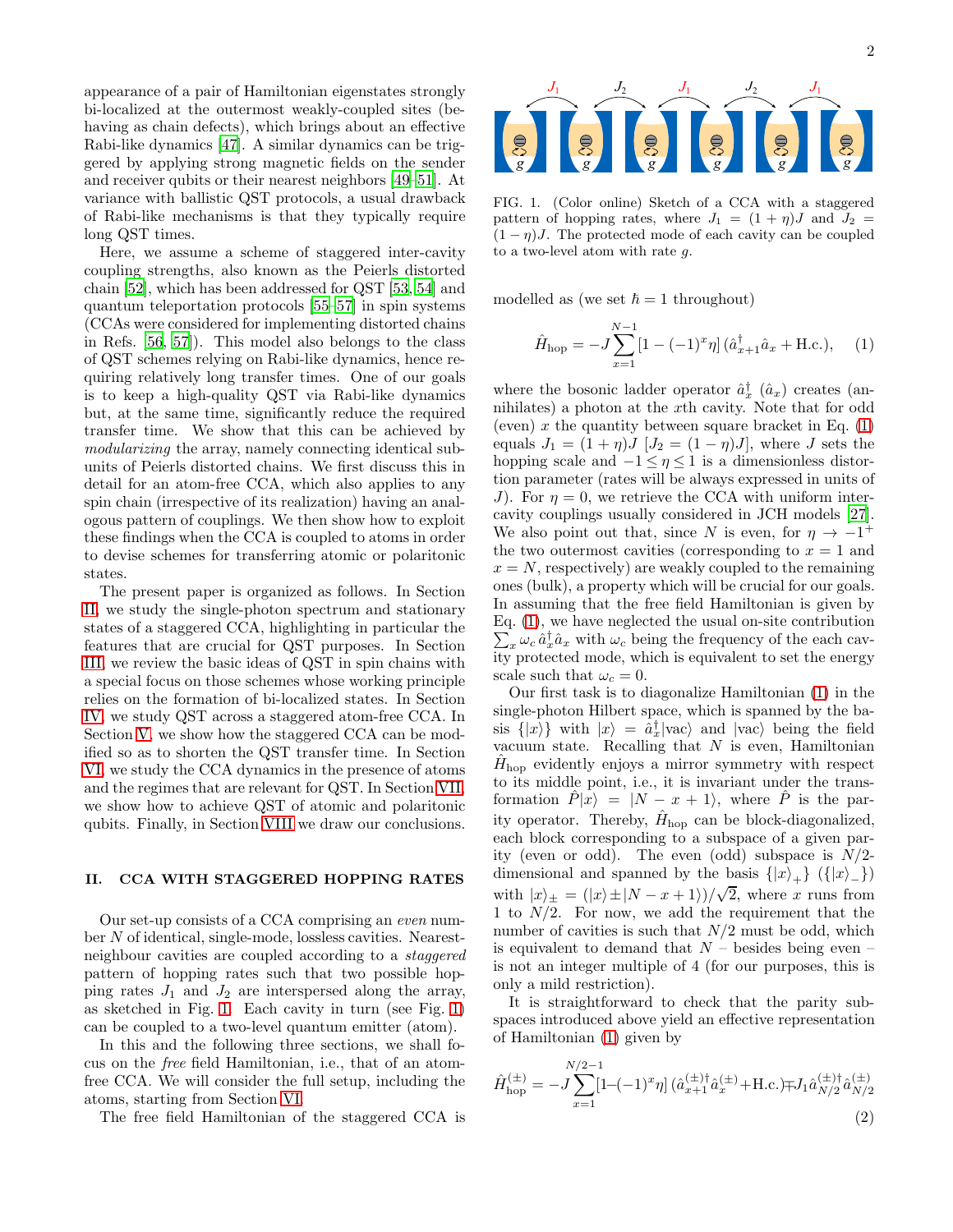with  $\hat{a}^{(\pm)}$  |vac<sub>/</sub> =  $|x\rangle_{\pm}$  (if  $N/2$  is even, an analogous expression holds but replacing  $J_1 \rightarrow J_2$  on the last term). Note that, unlike in Fig. [1](#page-1-1) where the outermost couplings are equal to  $J_1$ , here the leftmost and rightmost couplings are  $J_1$  and  $J_2$ , respectively. Thus, Hamiltonian  $\hat{H}^{(\pm)}_{\text{hop}}$ 

describes an effective array comprising an *odd* number of cavities featuring a staggered pattern of hopping rates and a defect at the rightmost cavity  $x = N/2$ . This defect consists in a local-frequency shift  $\mp J_1$ .

For convenience, let us define  $M = N/2$  and  $\hat{V}_{\pm}$  =  $\mp J_1 \hat{a}_{M}^{(\pm)} \hat{a}_{M}^{(\pm)}$ , where the latter describes the defect term in Eq. [2.](#page-1-3) We can now tackle the problem perturbatively by interpreting  $\hat{V}_{\pm}$  as a perturbation on a defect-free staggered CCA consisting of an odd number of cavities, a model which can be exactly solved in the single-excitation subspace [\[29](#page-10-18)].

# A. Diagonalization of  $\hat{H}^{(\pm)}_{\rm hop}$  for  $\hat{V}_{\pm}=0$

Based on Ref. [\[29](#page-10-18)], for  $\hat{V}_{\pm} = 0$  (no defect) the spectrum of  $\hat{H}_{\text{hop}}^{(\pm)}$  comprises a pair of bands (separated by a gap  $\Delta\omega$ ) alongside a discrete frequency  $\omega_b = 0$  falling on the middle of the gap. The latter corresponds to a bound eigenstate  $|\alpha_b\rangle$ , which is localized in the vicinity of only one of the array edges (which of the two depends on the sign of  $\eta$ ). This reads

<span id="page-2-6"></span>
$$
|\alpha_b\rangle = C \sum_{x=1}^{\frac{M+1}{2}} \mathcal{D}^{x-1} |2x - 1\rangle_{\pm}
$$
 (3)

with

<span id="page-2-1"></span>
$$
\mathcal{D} = \frac{J_1}{J_2} = \frac{1+\eta}{1-\eta}, \quad \mathcal{C} = \frac{2}{\eta-1} \sqrt{\frac{\eta}{\mathcal{D}^{M+1}-1}}, \quad (4)
$$

where  $D$  can be interpreted as the distortion ratio. Note that the spatial amplitude of the bound mode,  $\pm \langle x | \alpha_b \rangle$ , decays exponentially as  $x$  moves away from the weaklycoupled edge. Also,  $\pm \langle x | \alpha_b \rangle = 0$  for even  $|x\rangle_{\pm}$ .

All the remaining eigenvalues, instead, are given by  $\omega_{k\mu} = -\mu E_k$  with  $\mu = \pm$  (band index) and

$$
E_k = 2J\sqrt{\cos^2\frac{k}{2} + \eta^2 \sin^2\frac{k}{2}},
$$
 (5)

where  $k = 2\pi j/(M+1)$  for  $j = 1, 2, ..., (M-1)/2$ . These describe a pair of energy bands separated by a band gap  $\Delta\omega \leq 4J$ , with the identity holding only when  $|\eta| = 1$ The eigenstates corresponding to  $\omega_{k\mu}$  are worked out as [\[29\]](#page-10-18)

$$
|\alpha_{k\mu}\rangle = \sqrt{\frac{2}{M+1}} \left( \sum_{x=1}^{\frac{M-1}{2}} \sin(kx) |2x\rangle_{\pm} + \mu \sum_{x=1}^{\frac{M+1}{2}} \sin(kx + \vartheta_k) |2x - 1\rangle_{\pm} \right), \qquad (6)
$$

where the phase  $\vartheta_k$  is defined by the identity  $e^{i\vartheta_k}$  =  $J(1-\eta)(e^{-ik}-\mathcal{D})/E_k.$ 

# <span id="page-2-5"></span>B. Peturbative diagonalization of  $\hat{H}^{(\pm)}_{\rm hop}$

Let us now tackle the full problem of diagonalizing  $\hat{H}_{\text{hop}}^{\pm}$  (taking the defect into account). If  $J_1 \ll J_2$ , meaning that the end cavities are weakly coupled to the bulk (see Fig. [1\)](#page-1-1),  $V_{\pm}$  can be treated as a small perturbation. Applying standard first-order perturbation theory, the bound-mode frequency  $\omega_b = 0$  is then straightforwardly corrected as

<span id="page-2-2"></span>
$$
\omega_{b\pm} \simeq \omega_b \mp J_1 \langle \alpha_b | \hat{a}_M^{(\pm)} \hat{a}_M^{(\pm)} | \alpha_b \rangle = \mp \frac{4J\eta \mathcal{D}^M}{(\eta - 1)(\mathcal{D}^{M+1} - 1)}, (7)
$$

where terms  $\sim O(J_1^2)$  have been neglected. The perturbation thereby splits  $\omega_b$  into two discrete frequencies separated by the energy gap

<span id="page-2-4"></span>
$$
\delta\omega = \omega_{b-} - \omega_{b+} = \frac{8J\eta}{\eta - 1} \frac{\left(\frac{1+\eta}{1-\eta}\right)^{N/2}}{\left(\frac{1+\eta}{1-\eta}\right)^{N/2+1} - 1},\qquad(8)
$$

where we used Eqs. [\(4\)](#page-2-1) and [\(7\)](#page-2-2) and replaced  $M = N/2$ . The corresponding eigenstates are evaluated as

$$
|\alpha_{b\pm}\rangle \simeq |\alpha_b\rangle \mp J_1 \sum_{k,\mu} \frac{\langle \alpha_{k\mu} |\hat{a}_{M}^{\dagger} \hat{a}_{M} | \alpha_{b} \rangle}{\omega_b - \omega_{k\mu}} |\alpha_{k\mu}\rangle
$$

$$
= |\alpha_b\rangle \mp 4J\mathcal{C} \left(\frac{\eta + 1}{M + 1}\right) \mathcal{D}^{\frac{M-1}{2}} \sum_{k} \sum_{x=1}^{\frac{M-1}{2}} \frac{\sin(kx)}{E_k}
$$

$$
\times \sin\left[\left(\frac{M+1}{2}\right)k + \vartheta_k\right] |2x\rangle \pm . \tag{9}
$$

<span id="page-2-3"></span>The unbound states of  $\hat{H}_{\text{hop}}^{(\pm)}$  can be easily obtained as well though they yield extensive expressions which we do not report here for the sake of brevity. In Fig. [2,](#page-3-0) we consider the paradigmatic instance  $\eta = -0.25$  and  $N = 50$ , and display the energy spectrum of the full Hamiltonian [\(1\)](#page-1-2) alongside the spatial profile of the bound states [\(9\)](#page-2-3) on the actual array (i.e., in the basis  $\{|x\rangle\}$ ). We see that the two localized bound states are well-isolated from the unbound modes (the latter corresponding to the pair of bands). They exhibit an energy splitting  $\delta\omega$  that, although negligible compared to the band gap  $\Delta\omega$ , is nonzero. Moreover, each bound state is strongly localized in the vicinity of the array edges (i.e., cavities  $x = 1$ and  $x = N$ , a property which from now on we refer to as bi-localization. Those features are key sources for performing QST, as we discuss next.

#### <span id="page-2-0"></span>III. QUANTUM-STATE TRANSFER: REVIEW

QST protocols are typically formulated in onedimensional XX-type spin chains, which can be described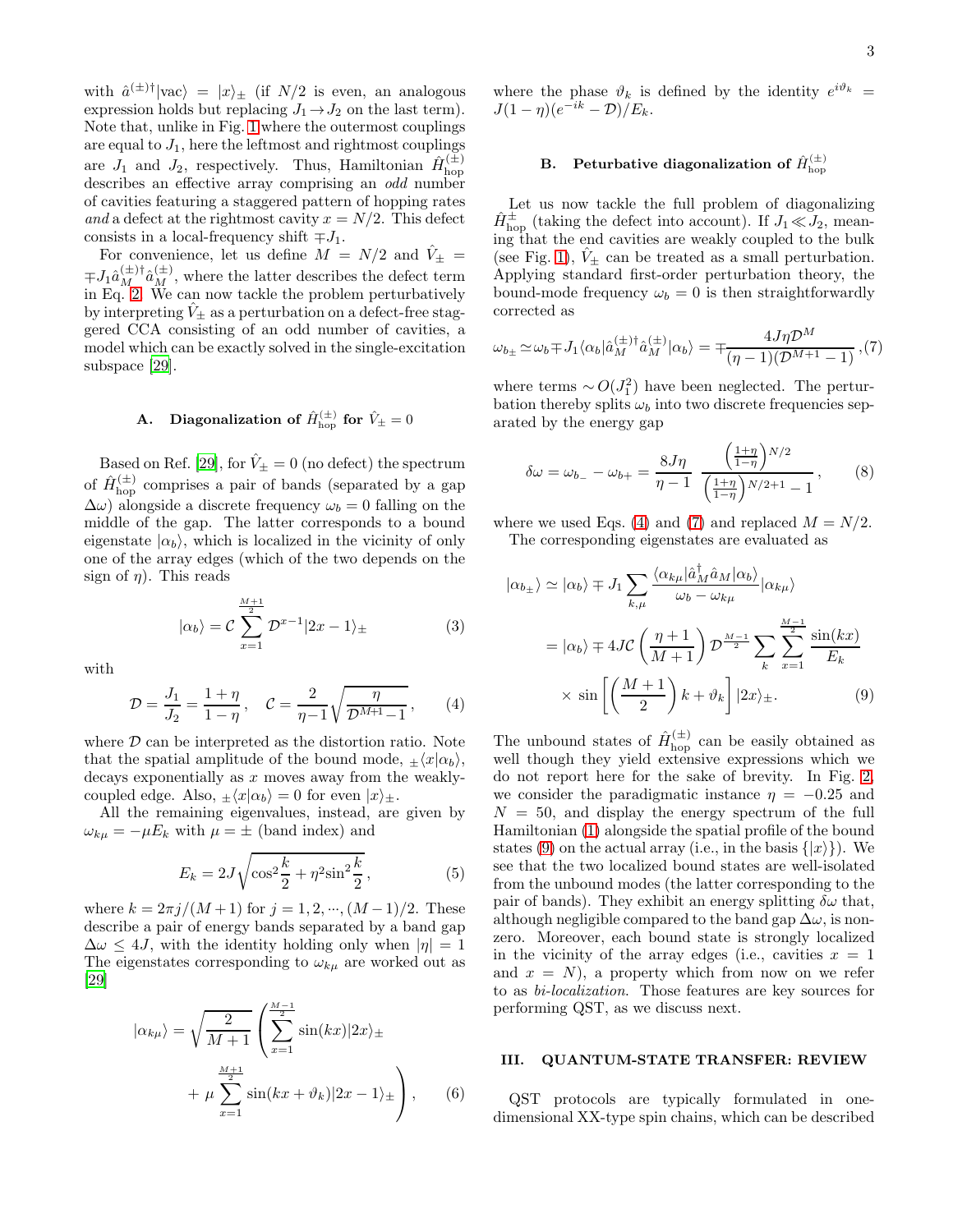

<span id="page-3-0"></span>FIG. 2. (Color online) (a) Single-excitation spectrum of Hamiltonian [\(1\)](#page-1-2) (in units of J).  $\Delta\omega$  is the gap between the pair of bands corresponding to unbound states, while  $\delta\omega = \omega_{b-} - \omega_{b+}$  (displayed in the inset) is the energy gap between the localized bound states [cf. Eq. [\(8\)](#page-2-4)]. (b) Spatial profile of  $|\alpha_{b\pm}\rangle$ . The plots were obtained by exact numerical diagonalization of Eq. [\(1\)](#page-1-2) for  $\eta = -0.25$  and  $N = 50$  (comparison with perturbation theory Eqs. [\(7\)](#page-2-2) and [\(9\)](#page-2-3) is found to be excellent).

in terms of ladder spin operators yielding a Hamiltonian of the general form

<span id="page-3-1"></span>
$$
\hat{H}_{\text{ch}} = \sum_{x=1}^{N} B_x \hat{\sigma}_x^+ \hat{\sigma}_x^- + \sum_{x=1}^{N-1} J_x \left( \hat{\sigma}_{x+1}^+ \hat{\sigma}_x^- + \text{H.c.} \right) , \quad (10)
$$

where  $B_x$  is a local effective magnetic field and  $\hat{\sigma}_x^+ = [\hat{\sigma}_x^-]^\dagger = |1\rangle_x\langle 0|$  with  $\{|0\rangle_x, |1\rangle_x\}$  being a single-spin orthonormal basis. Note that Hamiltonian [\(10\)](#page-3-1) conserves the total number of excitations, i.e.,  $[\sum_{x} \hat{\sigma}_x^+ \hat{\sigma}_x^-, \hat{H}_{ch}] = 0.$ In the single-excitation subspace, the Hamiltonian reduces to a tridiagonal matrix describing a standard hopping model.

#### <span id="page-3-4"></span>A. Basics of QST

In the usual QST scheme [\[21\]](#page-10-12), the sender prepares an arbitrary qubit state  $|\phi\rangle_1 = c_0|0\rangle_1 + c_1|1\rangle_1$  at the first site and sets the rest of the chain to  $|0\rangle_2 \cdots |0\rangle_N$ . The initial state of the whole chain thus reads  $|\Psi(0)\rangle$  =  $|\phi\rangle_1|0\rangle_2\cdots|0\rangle_N$ . The system then evolves according to its Hamiltonian  $\hat{H}_{ch}$  so that at time t its state is given by  $|\Psi(t)\rangle = \hat{U}(t)|\Psi(0)\rangle$  with  $\hat{U}(t) = e^{-i\hat{H}_{\text{ch}}t}$ . The goal is to exploit such natural dynamics for transferring the initial sender's state  $|\phi\rangle$  to the Nth spin (receiver) in a given time  $\tau$ , meaning that  $|\Psi(\tau)\rangle$  =  $|0\rangle_1 \cdots |0\rangle_{N-1} |\phi\rangle_N$ . The received (generally mixed) state is evaluated by tracing out the remaining spins, i.e.,  $\rho_N(\tau) = \text{Tr}_{1,...,N-1}|\Psi(\tau)\rangle\langle\Psi(\tau)|.$  One thus aims at making the QST fidelity  $F_{\phi}(\tau) = \langle \phi | \rho_N (\tau) | \phi \rangle$  as large as possible (the fidelity  $F_{\phi}$  measures how close is the receiver's state to  $|\phi\rangle$ ).

The fidelity introduced above depends on the specific input  $|\phi\rangle$ . In order to end up with a state-independent figure of merit for QST, one needs to average  $F_{\phi}$  over all

possible input states on the Bloch sphere  $(|c_0|^2 + |c_1|^2 =$ 1). For Hamiltonians of the form [\(10\)](#page-3-1), which conserves the total number of excitations, and given that  $|\Psi(0)\rangle$  is restricted to evolve in the zero- and one-excitation subspaces, the former being unaffected by  $U(t)$ , the *average* fidelity is simply given by [\[21\]](#page-10-12)

<span id="page-3-2"></span>
$$
\mathcal{F}(t) = \frac{1}{2} + \frac{|f(t)|}{3} + \frac{|f(t)|^2}{6} , \qquad (11)
$$

where

$$
f(t) = \langle N|e^{-i\hat{H}_{\text{ch}}t}|1\rangle \tag{12}
$$

is the excitation transition amplitude from the first to the last spin. (we used the compact notation  $|x\rangle \equiv$  $\hat{\sigma}_x^+|0\rangle_1\cdots|0\rangle_N$ . Note that  $|f(\tau)|=1$  entails  $\mathcal{F}(\tau)=1$ (perfect QST). Also, the average fidelity is a monotonic function of the transition amplitude and hence the QST performance can be evaluated by just tracking down the excitation transport across the array.

When the state to be transferred is encoded in more than two levels (a qutrit for instance) and/or the chain is not properly initialized (thus containing unwanted excitations), the average fidelity is not expressed by Eq. [\(11\)](#page-3-2), even though it still depends on the involved transition amplitudes [\[34](#page-10-19), [58](#page-11-16)].

#### <span id="page-3-5"></span>B. Rabi-like QST

In the single-excitation sector, the spectral decompo-sition of Hamiltonian [\(10\)](#page-3-1) reads  $\hat{H}_{\text{ch}} = \sum_{j=1}^{N} \omega_j |v_j \rangle \langle v_j |,$ where  $\omega_j$  is the *j*th energy eigenvalue with corresponding eigenstate  $|v_j\rangle = \sum_{j=1}^{N} v_{jx}|x\rangle$ . In this representation, the transition amplitude discussed above is given by

<span id="page-3-3"></span>
$$
f(t) = \sum_{j=1}^{N} e^{-i\omega_j t} v_{jN}^* v_{j1} = \sum_{j=1}^{N} e^{-i\omega_j t} \langle v_j | \hat{\sigma}_1^+ \hat{\sigma}_N^- | v_j \rangle
$$
 (13)

The last identity shows that each eigenstate contributes to Eq. [\(13\)](#page-3-3) through the quantity  $\langle v_j | \hat{\sigma}_1^+ \hat{\sigma}_N^- | v_j \rangle$ , evolving in time at rate  $\omega_j$ . In the remainder of this paper, we will refer to it as the *end-to-end amplitude*.

Various high-quality QST schemes [\[47](#page-11-6), [49,](#page-11-8) [50,](#page-11-17) [53,](#page-11-11) [59](#page-11-18)] rely on the situation where the edge states  $|1\rangle$  and  $|N\rangle$ have a strong overlap with only two stationary states, say those indexed by  $j = 1, 2$  (bi-localization). In this case, Eq. [\(13\)](#page-3-3) can be approximated as

<span id="page-3-6"></span>
$$
f(t) \simeq e^{-i\frac{\delta\omega t}{2}} \langle v_1 | \hat{\sigma}_1^+ \hat{\sigma}_N^- | v_1 \rangle + e^{i\frac{\delta\omega t}{2}} \langle v_2 | \hat{\sigma}_1^+ \hat{\sigma}_N^- | v_2 \rangle \quad (14)
$$

with  $\delta \omega = \omega_1 - \omega_2$  (we assumed  $\omega_1 > \omega_2$ ). This entails a Rabi-like dynamics that occurs with a characteristic Rabi frequency given by  $\delta \omega$ . Accordingly,  $\tau \sim \delta \omega^{-1}$  showing that the order of magnitude of the transmission time is set by the energy gap between the two bi-localized eigenstates.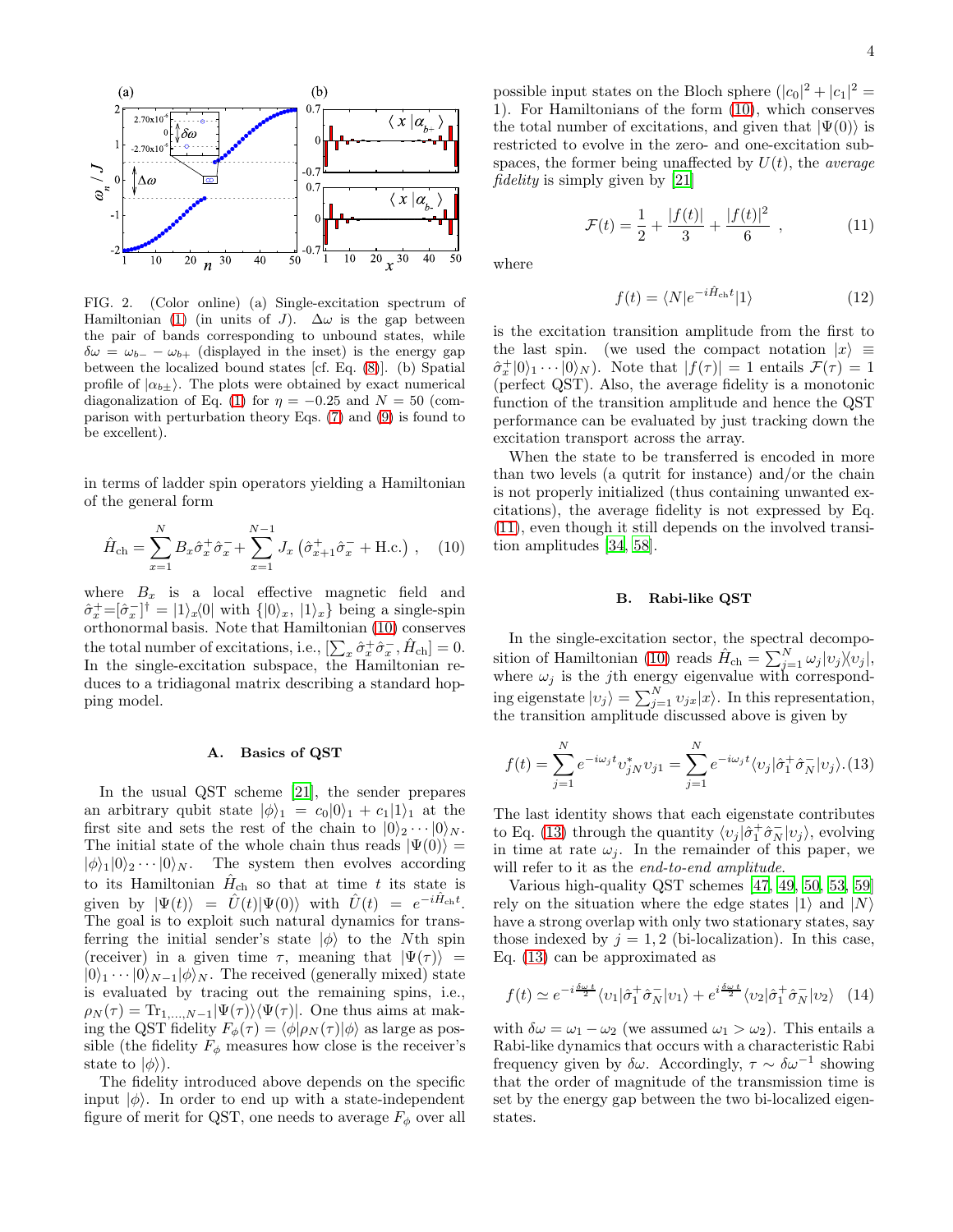The above bi-localization effect is usually achieved by introducing perturbation terms in the Hamiltonian that decouple the outermost spins from the bulk. This can be realized through: (i) application of strong local magnetic fields on the edge spins [\[49,](#page-11-8) [59](#page-11-18)], or (ii) on their nearestneighbours [\[50\]](#page-11-17), and (iii) engineering of weak couplings between the edge spins and bulk [\[47,](#page-11-6) [53\]](#page-11-11). While all these models share that a pair of Hamiltonian eigenstates exhibit strong bi-localizaton on the edge sites, the typical energy gap between such two states – and accordingly the transmission time – depend on the considered model. Calling  $\xi$  the model-dependent perturbation parameter (such as the local magnetic field strength), in (i) the time scales with N as  $\tau \sim \xi^N$ , resulting in a QST time that exponentially increases with the array length, whereas in (ii) and (iii) the time scales as  $O(\xi^2)$  and  $O(\xi^{-2})$ , respectively. All those typical transfer times are in general relatively long and may easily exceed the system's coherence time scale. Therefore, it is of great importance to design protocols demanding shorter transfer times.

## <span id="page-4-0"></span>IV. QST IN ATOM-FREE STAGGERED CCAS

Comparing Eqs. [\(1\)](#page-1-2) and [\(10\)](#page-3-1), it should be evident that within the single-excitation subspace, one can regard the spin chain as an atom-free CCA. Indeed, in such a case the mapping is straightforward and reads  $\hat{\sigma}_x^+ \to \hat{a}_x^{\dagger}$ ,  $\hat{\sigma}_x^- \to \hat{a}_x$ . Likewise, the QST protocol previously discussed in Section [III A](#page-3-4) now takes place in the zero- and one-photon sectors  $\{ |vac\rangle, |x\rangle \}$ . Until Section [V](#page-5-0) we will thus address QST along a staggered CCA with no atoms. This will introduce one of our main results of Section [V,](#page-5-0) where we show that the staggered CCA QST time can be significantly reduced by adding modularization on top of the staggered scheme. On the one hand, this analysis provides the necessary basis for QST on CCAs coupled to atoms, which we will investigate starting from Section [VI.](#page-6-0) On the other hand, it has its own relevance since our findings are independent of the CCA-based implementation, hence they apply to any spin chain with an analogous pattern of couplings.

In the light of Sections [II](#page-1-0) and [III,](#page-2-0) the atom-free staggered array is suitable for implementing QST based on bi-localization (see Section [III B\)](#page-3-5) in the regime  $J_1 \ll J_2$ . To see this, consider first the limiting case  $J_1 = 0$ , i.e.,  $\eta = -1$ . In this limit (dimerization), the array reduces to a pair of isolated cavities at the outermost sites and a bulk of uncoupled dimers [see the small sketch on top of Fig. [3\(](#page-4-1)a)]. The pair of bound states [cf. Eq.  $(9)$ ] then reduce to the doublet  $|\alpha_{b\pm}\rangle = (|1\rangle \pm |N\rangle)/\sqrt{2}$  with  $\omega_{b+} = 0$ , these being evidently the only stationary states with non-zero amplitude at the array ends. This would turn Eq. [\(14\)](#page-3-6) into an exact identity with  $\{|\alpha_{b\pm}\rangle\}$  embodying the pair  $\{|v_1\rangle, |v_2\rangle\}$ . Yet, due to  $\omega_{b_{+}} = 0$ , the transmission time  $\tau$  would be infinite since  $\delta \omega = 0$ . To make this finite, we thus need to work in the regime  $J_1 \ll J_2$ , which justifies our perturbative approach in



<span id="page-4-1"></span>FIG. 3. (Color online) End-to-end amplitude  $|\langle \alpha_{b\pm} | \hat{a}^\dagger_1 \hat{a}_N | \alpha_{b\pm} \rangle|$  vs.  $J_1/J_2$  for several values of N (in increasing order from top to bottom) in the case of a staggered array (a) described by Hamiltonian [\(1\)](#page-1-2) and a uniform bulk (b) described by Hamiltonian [\(17\)](#page-5-1). Note that  $J_1/J_2$ decreases from right to left. Each plot is obtained from an exact numerical diagonalization of the Hamiltonian.

Section [II B.](#page-2-5)

Next, with the help of Eqs.  $(3)$  and  $(9)$ , we note that the end-to-end amplitudes entering Eq. [\(14\)](#page-3-6) fulfill

<span id="page-4-3"></span>
$$
\langle \alpha_{b\pm} | \hat{a}_1^\dagger \hat{a}_N | \alpha_{b\pm} \rangle = \pm \frac{\mathcal{C}^2}{2} + O(J_1^2) \,. \tag{15}
$$

Thereby, the transition amplitude's modulus reads

<span id="page-4-2"></span>
$$
|f(t)| = 2 \left| \langle \hat{a}_1^\dagger \hat{a}_N \rangle \sin\left(\frac{\delta \omega}{2} t\right) \right|,\tag{16}
$$

where  $\langle \hat{a}_1^{\dagger} \hat{a}_N \rangle$  is a short notation for the end-to-end amplitude. At times  $t = 2n\pi/\delta\omega$  with n being an odd in-teger, Eq. [\(16\)](#page-4-2) reaches the value  $2|\langle \hat{a}_1^{\dagger} \hat{a}_N \rangle|$ . Hence, ideally, if the absolute value of the end-to-end amplitude equals 1/2, perfect QST is attained with transmission time  $\tau = 2\pi/\delta\omega$ .

In Fig. [3\(](#page-4-1)a), based on exact numerical diagonalization of Eq. [\(1\)](#page-1-2), we explore how the end-to-end amplitude is affected by the array size N and  $J_1/J_2$ . For a set ratio  $J_1/J_2$ , the amplitude decreases with N, eventually saturating to an asymptotic value. For  $J_1/J_2 = 1$  (uniform hopping rates) the asymptotic value is well below 1/2 but tends to it as  $J_1/J_2$  approaches zero. At the same time, remarkably, the rapidity at which  $|\langle \hat{a}_1^{\dagger} \hat{a}_N \rangle|$  saturates to such asymptotic value as a function of  $N$  grows up in a way that, for  $J_1/J_2$  small enough, the amplitude becomes in fact  $N$ -independent. This agrees with Eq.  $(15)$ [see also Eq.  $(4)$ ].

In other words, for a very distorted array, the bilocalization effect required for high-fidelity QST is about insensitive to the system size. This property is related to what is known as true long-distance entanglement ex-hibited by the ground state of staggered spin chains [\[55\]](#page-11-13), as opposed to quasi-long-distance entanglement featuring quantum correlations that decrease with N. The latter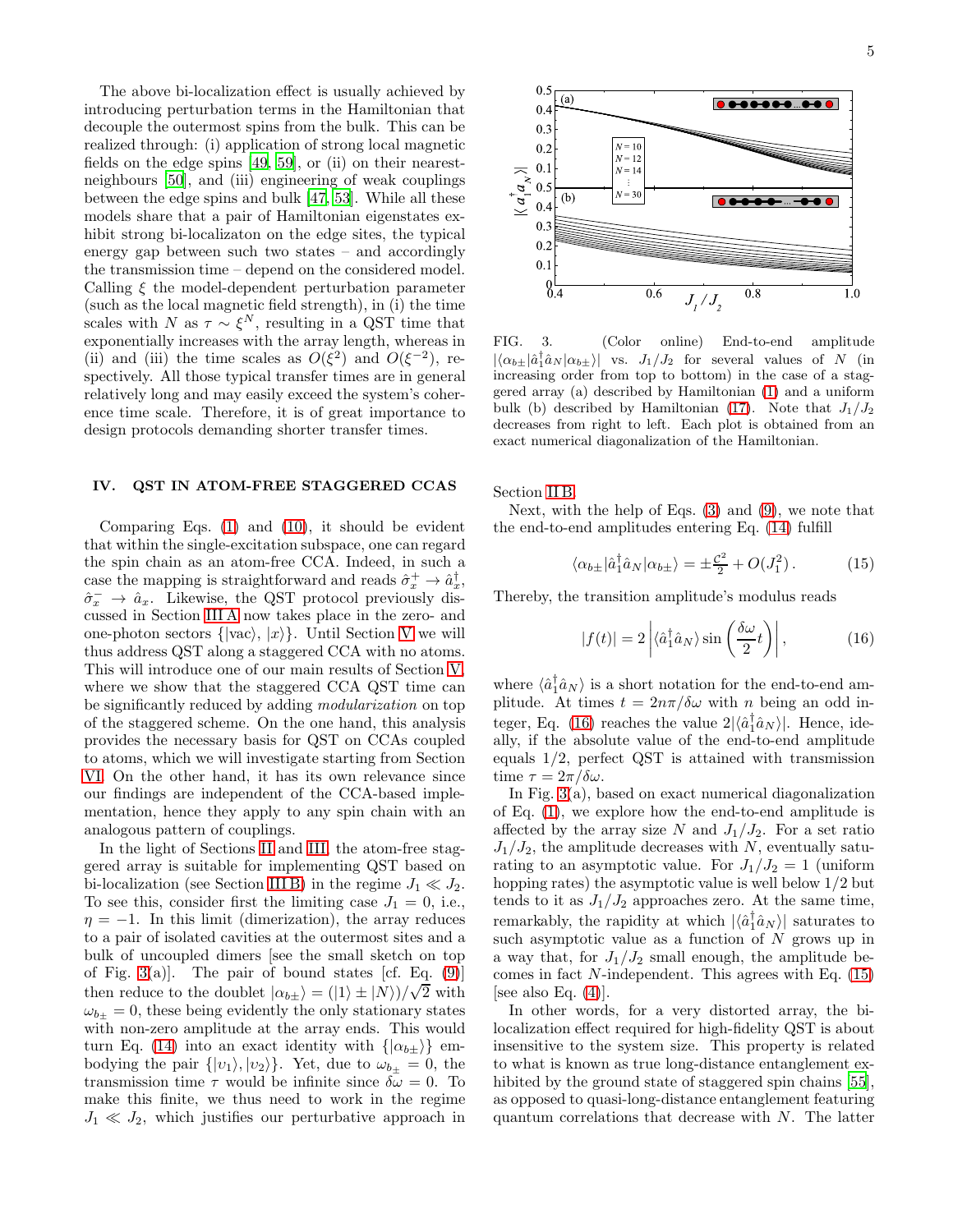occurs, for instance, in spin chains comprising a uniform bulk [\[47](#page-11-6), [55](#page-11-13)]. The fundamentally different nature of those two situations reflects in the scaling properties of QST fidelity as well. To show this, consider a CCA where – unlike the staggered array – the bulk cavities are coupled uniformly with rate  $J_2$  [see sketch on top of Fig. [3\(](#page-4-1)b)]. The Hamiltonian of such an array thus reads

<span id="page-5-1"></span>
$$
\hat{H}_{\text{hop}}' = -J_1(\hat{a}_2^{\dagger} \hat{a}_1 + \hat{a}_N^{\dagger} \hat{a}_{N-1}) - J_2 \sum_{x=2}^{N-2} \hat{a}_{x+1}^{\dagger} \hat{a}_x + \text{H.c.} (17)
$$

Since the outermost sites are weakly coupled to the bulk, a pair of bi-localized eigenstates is formed in this case too [\[47](#page-11-6)]. In Fig. [3\(](#page-4-1)b), we plot the corresponding endto-end amplitude as a function of  $J_1/J_2$  and N. The differences with respect to the staggered-CCA case are quite striking. While for  $J_1/J_2 = 1$  (fully uniform array) both models coincide, the end-to-end amplitude in the uniform-bulk case decreases with  $N$  at variance with the stable behaviour found in the staggered model, taking moreover lower values compared to the latter. This shows some of the attractive features of staggered arrays in terms of QST fidelity.

### <span id="page-5-0"></span>V. MODULARIZED ARRAY

The advantages highlighted in the previous section, however, come with a price in terms of the transmission time  $\tau$  required for carrying out QST. Recalling that  $\tau \sim \delta \omega^{-1}$ , Eq. [\(8\)](#page-2-4) indeed shows that, in the regime  $J_1 \ll J_2$  (i.e.,  $\eta \approx -1$ ), the bound-state gap  $\delta \omega$  exponentially decays with the size N. As a consequence,  $\tau$  exponentially grows up with  $N$ . One thus wonders whether, for a given size, the staggered array can be modified so as to increase the gap while maintaining the bi-localization strength of  $|\alpha_{b\pm}\rangle$  (necessary to attain high fidelity). In this section, we show that this can be achieved by modularizing the staggered CCA.

The setup we put forward is inspired by the concept of modular entanglement introduced in Ref. [\[60](#page-11-19)]. Let us consider then a set of  $m$  identical staggered arrays, having N sites each, so that the total number of sites is  $L = mN$ . Nearest-neighbour cavities of adjacent modules are coupled with hopping rate  $J_{\text{mod}}$ , hence the total Hamiltonian reads

<span id="page-5-2"></span>
$$
\hat{H}_{\text{mod}} = \sum_{j=1}^{m} \hat{H}_{\text{hop}}^{(j)} - J_{\text{mod}} \sum_{j=1}^{m-1} (\hat{a}_{jN+1}^{\dagger} \hat{a}_{jN} + \text{H.c.}), \tag{18}
$$

where the free module Hamiltonian  $\hat{H}_{\text{hop}}^{(j)}$  is the same as Eq. [\(1\)](#page-1-2) [the sum being now over  $x = (j-1)N+1, jN-1$ ].

For  $J_{\text{mod}} = J_2$ , the whole setup reduces to a standard staggered array comprising L cavities. In contrast, in the limit  $J_{\text{mod}} = 0$  (no inter-modular couplings), the energy spectrum and associated eigenstates of  $H_{\text{mod}}$  are the same as those of a single N-long module analyzed

in Section [II,](#page-1-0) but becoming  $m$ -fold degenerate. For intermediate values  $0 < J_{\text{mod}} < J_2$ , such degeneracy is removed resulting in a manifold of  $2m$  non-degenerate bound states. Among these, let us call  $\delta \omega_{m,N}$  the energy gap between the pair of most internal ones and  $|\langle \hat{a}_1^{\dagger} \hat{a}_L \rangle|$ the absolute value of their end-to-end amplitude. Then, for  $J_{\text{mod}} = J_2$ ,  $\delta \omega_{m,N}$  and  $|\langle \hat{a}_1^{\dagger} \hat{a}_L \rangle|$  are respectively the same as  $\delta\omega$  and the corresponding end-to-end amplitude of a staggered array of size  $L$  [see Eq. [\(8\)](#page-2-4) and Fig. [3\(](#page-4-1)a)]. In the opposite limit  $J_{\text{mod}} = 0$ ,  $\delta \omega_{m,N}$  is *larger*, since now it coincides with the bound-state gap of a staggered array of size  $N < L$ , while  $|\langle \hat{a}_1^{\dagger} \hat{a}_L \rangle| = 0$  because the modules are now uncoupled.

To investigate the dependence of  $\delta \omega_{m,N}$  and  $|\langle \hat{a}_1^{\dagger} \hat{a}_L \rangle|$ on  $J_{\text{mod}}$ , in Fig. [4](#page-6-1) we consider the cases of a two- and three-module array ( $\delta \omega_{m,N}$  is plotted in units of  $\delta \omega_{1,L}$ , namely its value at  $J_{\text{mod}} = J_2$ ). As  $J_{\text{mod}}$  grows from zero, both the gap and the end-to-end amplitude monotonically tend to their respective values for  $J_{\text{mod}} = J_2$ (i.e., the case discussed above). Remarkably, the end-toend amplitude in particular exhibits quite a fast satura-tion [see Figs. [4\(](#page-6-1)a) and (b)]. Instead,  $\delta \omega_{m,N}$  undergoes a more regular growth. This means that, starting from  $J_{\text{mod}} = J_2$  (L-size staggered array) one can decrease  $J_{\text{mod}}$ by a significant amount – thus modularizing the CCA – and keep the end-to-end amplitude about unchanged but amplifying the energy gap substantially. For instance [see Figs. [4\(](#page-6-1)a) and (c)], in the two-module  $(m = 2)$  case for  $N = 14$  when  $J_{\text{mod}} \simeq 0.01J$  the end-to-end amplitude is unchanged for all practical purposes while the energy gap is over a hundred times larger, resulting in the same QST fidelity but with a transfer time about two orders of magnitude lower. This can be further improved by increasing the number of modules, for fixed overall array length L since this results in modules of shorter length.

We also note from Fig. [4](#page-6-1) that the saturation of  $|\langle \hat{a}_1^{\dagger} \hat{a}_L \rangle|$ occurs for lower values of  $J_{\text{mod}}$  as N grows. Hence, lower values of  $J_{\text{mod}}$  are required for establishing bilocalization. This can be attributed to the fact that the gap  $\delta\omega$  of each (isolated) staggered module, coinciding with  $\delta \omega_{m,N}$  for  $J_{\text{mod}} = 0$ , decreases with N. From a perturbative perspective, the effect of switching on an intermodular coupling will be significant when  $J_{\text{mod}}$  becomes comparable with  $\delta\omega$  which, however, decreases with N.

To summarize, for a staggered array of a given length, partitioning it into several module can result in shorter QST times without significantly affecting the corresponding fidelity. In Fig. [5,](#page-6-2) we provide further explicit evidence of this phenomenon by considering a CCA of length  $L = 24$  in the case of four different modularizations defined by  $m = 2, 3, 4$ , and 6. Note, for instance, that a six-block modularization leaves the fidelity above  $\simeq 95\%$ while the QST time is shortened by three orders of magnitude. A significant QST speed-up is nevertheless attainable even for lower  $m$ . Note that while the QST time increases polynomially with  $J_{\text{mod}}$ , the fidelity shows a non-monotonic behavior due to residual contributions from other eigenstates to the transition amplitude [see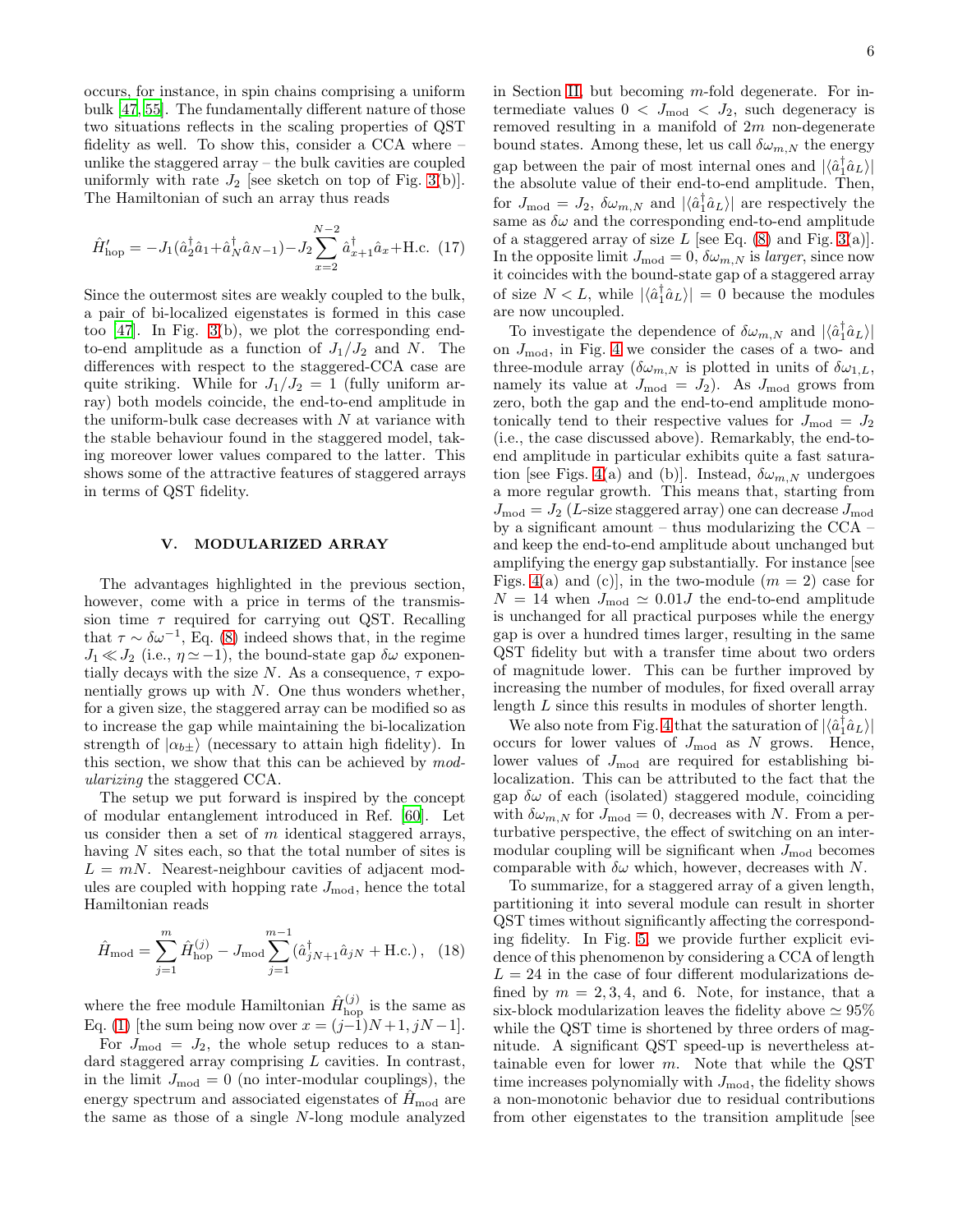

<span id="page-6-1"></span>FIG. 4. (Color online) Full-array end-to-end amplitude  $|\langle \hat{a}_1^{\dagger} \hat{a}_L \rangle|$  [(a) and (b)] and energy-gap gain  $\delta \omega_{m,N}/\delta \omega_{1,L}$  [(c) and (d)] against  $J_{\text{mod}}/J$  for different values of N in the case of a modularized staggered CCA. Left-column plots [(a) and (c)] refer to a two-module array  $(m = 2)$ , while right-column ones  $[(b)$  and  $(d)]$  correspond to a three-module array  $(m = 3)$ . For each setup, we have set the intra-module distortion to  $\eta = -0.5$  (about  $J_1/J_2 = 0.33$ ).

Eq. [\(13\)](#page-3-3)].

The possibility to reduce QST times over relatively short distances – say of the order of up to 30 sites as in Fig.  $5 -$  is relevant itself, e.g., to carry out shorthaul communications tasks between quantum processors in a quantum computing architecture. Concerning longer CCAs, a thorough analysis of the scalability of a modularized array is beyond the scopes of the present work and will thus be presented elsewhere [\[61](#page-11-20)]. However, in order to test the potential of modularized chains to perform QST over longer distances, in Fig. [6](#page-7-0) we additionally consider the paradigmatic case of a CCA having  $L= 102$  sites. Note that high-quality QST is still achievable within times that, although inevitably longer, are far shorter compared to the unmodularized staggered CCA.

As mentioned previously, all the above clearly applies not only to atom-free CCAs, but spin chains in general (regardless of their implementation). In the following, we will address CCAs coupled to atoms with the goal of putting forward QST schemes in which both atomic and photonic degrees of freedom are involved.

## <span id="page-6-0"></span>VI. CCA WITH ATOMS

We now consider a CCA, where each cavity is additionally coupled to a two-level atom of frequency  $\omega_a$ , according to the Jaynes-Cummings (JC) interaction Hamiltonian [\[62\]](#page-11-21)

$$
\hat{H}_x^{(\text{JC})} = \omega_c \hat{a}_x^{\dagger} \hat{a}_x + \omega_a \hat{\sigma}_x^+ \hat{\sigma}_x^- + g \left( \hat{\sigma}_x^+ \hat{a}_x + \hat{\sigma}_x^- \hat{a}_x^{\dagger} \right), \quad (19)
$$



<span id="page-6-2"></span>FIG. 5. (Color online) Maximum achievable average QST fidelity  $\mathcal F$  [cf. Eq. [11\)](#page-3-2)] after one Rabi-like oscillation period, that is  $\tau = 2\pi/\delta\omega_{m,N}$ , against  $J_{\text{mod}}/J$ . We have set  $L = 24$ ,  $J_1 = 0.3J$  and  $J_2 = J$  and considered different modularization schemes (each specified by the value of  $m$ ). In each panel, the inset shows the transfer time  $\tau$  (in units of  $J^{-1}$ ) vs.  $J_{\text{mod}}/J$ in a log-lin scale. For the unmodularized array  $(m = 1)$ , the maximum fidelity and transfer time are, respectively,  $\mathcal{F} \simeq$ 0.98 and  $\tau \simeq 3 \cdot 10^6 J^{-1}$ .

where now  $\hat{\sigma}_x^+ \equiv |e\rangle_x\langle g|$  with  $|g\rangle$  ( $|e\rangle$ ) denoting the atomic ground (excited) state, and  $g$  is the atom-field coupling strength. In the following, we again set  $\omega_c = 0$  for simplicity. For a staggered pattern of hopping rates (see Fig. [1\)](#page-1-1), the total Hamiltonian reads

<span id="page-6-3"></span>
$$
\hat{H} = \hat{H}_{\text{hop}} + \sum_{x=1}^{N} \hat{H}_x^{(\text{JC})},
$$
\n(20)

where the hopping Hamiltonian is the same as in Eq. [\(1\)](#page-1-2). Hereafter, we adopt the short notation  $|1_x\rangle \equiv$  $\hat{a}_x^{\dagger} | \text{vac} \rangle | \text{g} \rangle_1 \cdots | \text{g} \rangle_N$  and  $|e_x\rangle \equiv \hat{\sigma}_x^+ | \text{vac} \rangle | \text{g} \rangle_1 \cdots | \text{g} \rangle_N$ , where the former is the state where a single photon lies at the xth cavity with all the atoms unexcited, while in the latter state only the xth atom is excited (with the field and all of the remaining atoms unexcited). The single-excitation sector of the joint Hilbert space is  $2N$ dimensional and spanned by the basis  $\{|1_x\rangle, |e_x\rangle\}.$ 

Moreover, let us denote  $\{|\alpha_n\rangle\}$  as the set of N eigenstates of the *free* field Hamiltonian  $\hat{H}_{\text{hop}}$ , i.e.,  $\hat{H}_{\text{hop}}|\alpha_n\rangle =$  $\omega_n|\alpha_n\rangle$ , each having the form  $|\alpha_n\rangle = \sum_x \alpha_{nx} |1_x\rangle$ . These states solely comprise photonic excitations (index n is intended to run over both bound and unbound states). Correspondingly, one can define a set of N states  $\{|\beta_n\rangle\}$ such that  $|\beta_n\rangle = \sum_x \alpha_{nx} |e_x\rangle$ , hence featuring only atomic excitations (excitons). By construction, each  $|\beta_n\rangle$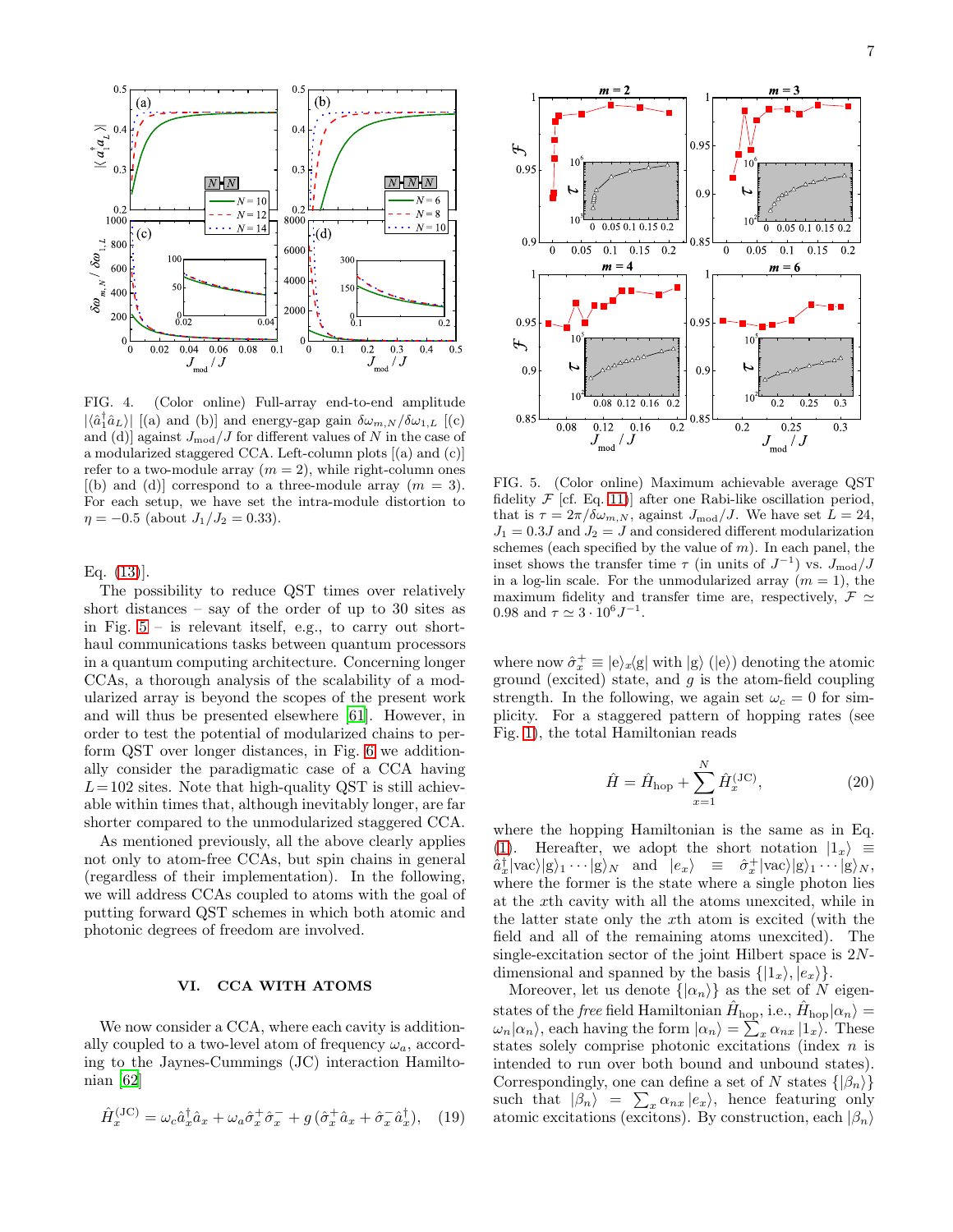

<span id="page-7-0"></span>FIG. 6. (Color online) Maximum achievable average QST fidelity  $\mathcal F$  [cf. Eq. [11\)](#page-3-2)] after one Rabi-like oscillation period, that is  $\tau = 2\pi/\delta\omega_{m,N}$ , against  $J_{\text{mod}}/J$ . We have set  $L = 102$ and  $\eta = -0.8$  (about  $J_1/J_2 = 0.11$ ) using the modularization scheme  $m = 17$ , the length of each module thus being  $N = 6$ . The inset shows the transfer time  $\tau$  (in units of  $J^{-1}$ ) vs.  $J_{\text{mod}}/J$  in a log-lin scale. For the corresponding unmodularized CCA, the transfer time is infinite for all pratical purposes.

has the same spatial profile as  $|\alpha_n\rangle$  and can thus be regarded as its excitonic analogue. States  $\{|\alpha_n\rangle\}$  ( $\{|\beta_n\rangle\}$ ) can be regarded as arising from the normal-mode field (atomic) operators  $\{\hat{\alpha}_n\}$  ( $\{\hat{\beta}_n\}$ ) defined accordingly as  $\hat{\alpha}_n = \sum_x \alpha_{nx} \hat{a}_x \; (\hat{\beta}_n = \sum_x \alpha_{nx} \hat{\sigma}_x^{-}).$ 

Note that in Eq. [\(20\)](#page-6-3) both g and  $\omega_a$  are uniform throughout the array. Using this,  $\hat{H}$  can be rearranged as (see Refs. [\[26,](#page-10-20) [27,](#page-10-17) [29\]](#page-10-18))

<span id="page-7-1"></span>
$$
\hat{H} = \sum_{n} \left[ \omega_n \hat{\alpha}_n^{\dagger} \hat{\alpha}_n + \omega_a \hat{\beta}_n^{\dagger} \hat{\beta}_n + g(\hat{\beta}_n^{\dagger} \hat{\alpha}_n + \text{H.c.}) \right]. \tag{21}
$$

Therefore, within the single-excitation sector, the system behaves as a set of N decoupled effective JC models, each corresponding to a photonic mode of frequency  $\omega_n$  coupled to its excitonic counterpart of frequency  $\omega_a$  with coupling strength g. This allows for a straightforward diagonalization of  $\hat{H}$  once the eigenstates of the free field Hamiltonian  $\hat{H}_{\text{hop}}$ ,  $\{|\alpha_n\rangle\}$ , are known. Using the standard JC-model theory, indeed, the eigenstates are worked out as

<span id="page-7-3"></span>
$$
|\psi_n^{(\pm)}\rangle = A_n^{(\pm)} |\alpha_n\rangle + B_n^{(\pm)} |\beta_n\rangle, \qquad (22)
$$

,

where

<span id="page-7-4"></span>
$$
A_n^{(\pm)} = \frac{2g}{\sqrt{(\Delta_n \pm \Omega_n)^2 + 4g^2}}, \quad B_n^{(\pm)} = \frac{\Delta_n \pm \Omega_n}{\sqrt{(\Delta_n \pm \Omega_n)^2 + 4g^2}} \tag{23}
$$

with  $\Delta_n = \omega_a - \omega_n$  and  $\Omega_n = \sqrt{\Delta_n^2 + 4g^2}$  being the detuning and vacuum Rabi frequency, respectively, of the nth effective JC model. The corresponding energy levels read

<span id="page-7-6"></span>
$$
\varepsilon_n^{(\pm)} = \frac{1}{2} \left( \omega_a + \omega_n \pm \Omega_n \right). \tag{24}
$$

#### <span id="page-7-7"></span>A. Single-mode resonance

Out of all the  $N$  effective JC dynamics [cf. Eq.  $(21)$ ] one can selectively excite only one of them upon a judicious tuning of the atomic frequency  $\omega_a$ . Now we particularly show how to trigger only the JC dynamics corresponding to the bound eigenstate  $|\alpha_{b+}\rangle$  [cf. Eq. [\(9\)](#page-2-3)]. In the interaction picture, Hamiltonian [\(21\)](#page-7-1) is turned into (we now highlight explicitly the contributions of the bound and unbound states)

<span id="page-7-2"></span>
$$
\hat{H}_{\rm I}(t) = g \left[ \sum_{j=\pm} \hat{\beta}_{bj}^{\dagger} \hat{\alpha}_{bj} e^{i\Delta_{bj}t} + \sum_{k\mu} \hat{\beta}_{k\mu}^{\dagger} \hat{\alpha}_{k\mu} e^{i\Delta_{k\mu}t} + \text{H.c.} \right] (25)
$$

with  $\Delta_{b\pm} = \omega_a - \omega_{b\pm}$  and  $\Delta_{k\mu} = \omega_a - \omega_{k\mu}$ . By tuning  $\omega_a$  on resonance with  $\omega_{b+}$ , namely setting  $\omega_a = \omega_{b+}$  the first term becomes time-independent. If, additionally,  $g \ll {\{\Delta_{ku}, \Delta_{b-}\}\}\$ all the remaining terms in Eq. [\(25\)](#page-7-2) are rapidly rotating so that they effectively do not affect the dynamics and, hence, can be neglected. Returning to the Schrödinger picture, we thus end up with an effective Hamiltonian of the form

<span id="page-7-5"></span>
$$
\hat{H}_{\text{eff}} = \sum_{n} \left( \omega_n \hat{\alpha}_n^{\dagger} \hat{\alpha}_n + \omega_a \hat{\beta}_n^{\dagger} \hat{\beta}_n \right) + g(\hat{\beta}_{b+}^{\dagger} \hat{\alpha}_{b+} + \text{H.c.}).
$$
\n(26)

An analogous conclusion holds if we set the atomic frequency on resonance with  $\omega_{b-}$ . The dynamics thus consists of a resonant JC-like dynamics involving  $|\alpha_{b+}\rangle$  and its excitonic analogue, while all the remaining photonic and atomic modes evolve freely. Accordingly, only the pair of dressed states  $|\psi_{b+}^{(\pm)}\rangle$  are thus formed [cf. Eq. [\(22\)](#page-7-3)]. Note that, due to the resonance condition  $\Delta_{b+} = 0$ , we get  $|A_{b+}^{(\pm)}| = |B_{b+}^{(\pm)}|$  [cf. Eq. [\(23\)](#page-7-4)]. Hence,  $|\psi_{b+}^{(\pm)}\rangle$  are fully dressed states featuring maximal atom-photon entanglement.

#### <span id="page-7-8"></span>B. Strong-coupling regime

Clearly, an implicit requirement for the above regime to hold is that  $g \ll \delta \omega$  (since  $|\alpha_{b-}\rangle$  is the nearest state in energy). If not, additional coupling terms between field modes and the respective excitonic analogues would appear in Eq. [\(26\)](#page-7-5). Consider, in particular, the strongcoupling regime  $[27, 32]$  $[27, 32]$  such that g is far larger than the entire range of the field frequencies ( $\omega_a = 0$  for simplicity). Then, none of the coupling terms in Eq. [\(21\)](#page-7-1) can be neglected in a way that each corresponding JC dynamics is activated. Also, due to the negligible detunings, all the pairs of states in Eq. [\(22\)](#page-7-3) are formed, each reading  $|\psi_n^{(\pm)}\rangle \simeq (|\alpha_n\rangle \pm |\beta_n\rangle)/\sqrt{2}$ , thus embodying fully dressed states. Accordingly, the energy spectrum [cf. Eq. [\(24\)](#page-7-6)] reduces to  $\varepsilon_n^{(\pm)} \simeq \omega_n/2 \pm g$  (since  $\Omega_n \simeq 2g$ ). Thereby, in this regime two independent polaritonic bands are formed, each corresponding to even (odd) dressed states  $|\psi_n^{(+)}\rangle$  $(|\psi_n^{(-)}\rangle)$ . In either of these, the dynamics thus reduces to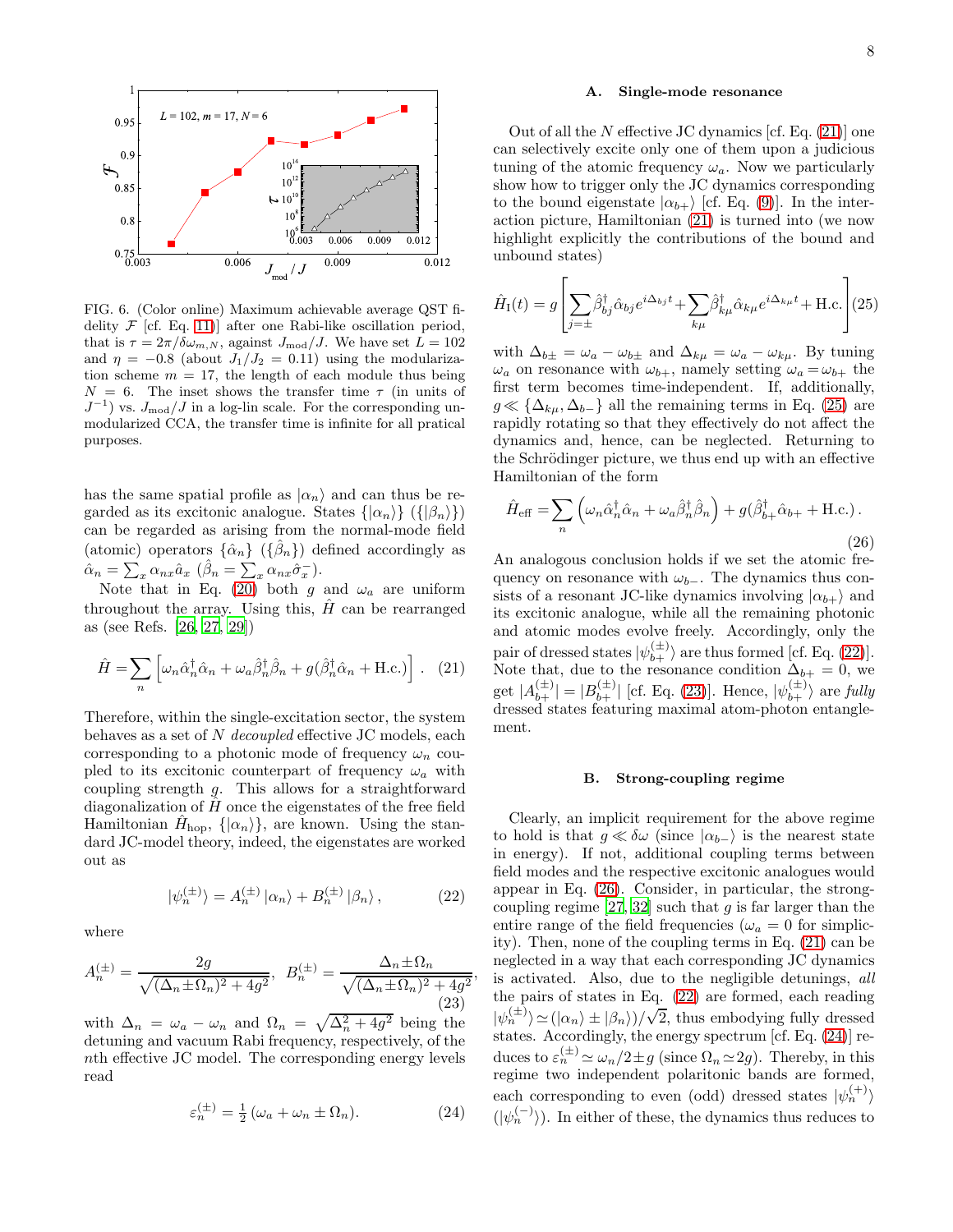a single polariton subjected to an effective Hamiltonian that is analogous to the free field hopping Hamiltonian [\(1\)](#page-1-2) [or [\(18\)](#page-5-2) in the case of modularization] but with all the hopping rates rescaled by a 1/2 factor. If the CCA is prepared in a state such as  $(|e_1\rangle \pm |1_1\rangle)/\sqrt{2}$ , then only the corresponding band will be excited and the dynamics will be the same as that analyzed in previous sections (with each single-photon state  $|x\rangle$  now replaced by the single-cavity polariton state  $(|e_x\rangle \pm |1_x\rangle)/\sqrt{2}$ .

## <span id="page-8-0"></span>VII. TRANSFER OF ATOMIC AND POLARITONIC STATES

Depending on the single-mode resonance or strongcoupling regimes discussed in Sections [VI A](#page-7-7) and [VI B,](#page-7-8) respectively, we now show that one can carry out transfer of an atomic or polaritonic state.

## A. Atomic QST through single-mode resonance

Setting  $\omega_a = \omega_{b+}$  and  $g \ll \delta \omega$ , the latter being the gap between the bi-localized states  $|\alpha_{b\pm}\rangle$ , the JCH Hamiltonian takes the effective form of Eq. [\(26\)](#page-7-5). If the parameters entering Eq.  $(1)$  [or Eq.  $(18)$  for modularized CCAs] are such that strong bi-localization occurs (see Sections [II,](#page-1-0) [IV,](#page-4-0) and [V\)](#page-5-0), then both the excitonic states  $|e_1\rangle$  and  $|e_N\rangle$  can be decomposed to a good approximation only in terms of  $|\beta_{b\pm}\rangle$ . This gives  $|e_1\rangle \simeq \sum_{j=\pm} \langle \beta_{bj} |e_1\rangle |\beta_{bj}\rangle$  and, using the parity properties of  $|\beta_{b\pm}\rangle$ ,  $|e_N\rangle \simeq -\langle \beta_{b-}|e_1\rangle|\beta_{b-}\rangle+\langle \beta_{b+}|e_1\rangle|\beta_{b+}\rangle$ . Expressing next  $|\beta_{b+}\rangle$  in terms of dressed states [see Eq. [\(22\)](#page-7-3)], we get  $|\beta_{b+}\rangle = \frac{1}{\sqrt{2}}$  $\frac{1}{2} \left( |\psi_{b+}^{(+)} \rangle - |\psi_{b+}^{(-)} \rangle \right)$ , where  $|\psi_{b+}^{(\pm)} \rangle$  has energy  $\omega_0 \pm g$ . Replacing it into the above decomposition for  $|e_1\rangle$  and letting this evolve in time through to the usual time-evolution operator  $U(t)$ , we get

$$
\hat{U}(t)|e_1\rangle \simeq \langle \beta_{b-}|e_1\rangle|\beta_{b-}\rangle \n+ \frac{\langle \beta_{b+}|e_1\rangle}{\sqrt{2}} \left(e^{-igt}|\psi_{b+}^{(+)}\rangle - e^{igt}|\psi_{b+}^{(-)}\rangle\right)
$$
(27)

up to an irrelevant global phase factor. Expressing now again the dressed states in terms of  $|\alpha_{b+}\rangle$  and  $|\beta_{b+}\rangle$ ,

$$
\hat{U}(t)|e_1\rangle \simeq \langle \beta_{b-}|e_1\rangle |\beta_{b-}\rangle \n+ \langle \beta_{b+}|e_1\rangle [\cos(gt)|\beta_{b+}\rangle - i \sin(gt)|\alpha_{b+}\rangle](28)
$$

For  $gt = \pi$  (up to an irrelevant global phase factor), we thus get (see above)  $\hat{U}(t)|e_1\rangle \simeq |e_N\rangle$ . Noting that, in the light of Section [III,](#page-2-0) the state in which the CCA has zero excitations (both photonic and atomic) does not evolve, the two-level atom constitutes a natural choice for encoding the logical qubit. Therefore, a QST protocol can be carried out between the outermost atoms in a transfer time  $\tau = \pi/q$ . Likewise, one can accordingly define a transition amplitude (cf. Section [III\)](#page-2-0) as  $f(t) =$ 



<span id="page-8-1"></span>FIG. 7. (Color online) Time evolution of the photonic (a) and atomic (b) excitation and of the transition amplitude (c) across a 10-cavity staggered CCA for an initial state  $|\Psi(0)\rangle$  =  $|e_1\rangle$ . In (a)  $|$ (b), we display the probability to find the photonic (atomic) excitation at the first cavity (thin black), the last one (thick red), and in the bulk sites  $2 \leq x \leq N-1$  (dashed blue). The plots are obtained from an exact numerical diag-onalization of Eq. [\(20\)](#page-6-3) for  $\eta = -0.5$  and  $g = 10^{-6}$  J.

 $\langle e_N|\hat{U}(t)|e_1\rangle$  and evaluate the QST efficiency using Eq. [\(11\)](#page-3-2) for the average fidelity.

In Fig. [7,](#page-8-1) we study in a paradigmatic instance (such that  $|\Psi(0)\rangle = |e_1\rangle$  the time evolution of the photonic and atomic excitations alongside the transition amplitude just introduced. We denote  $p_{f,x}(t) = |\langle 1_x|\Psi(t)\rangle|^2$ and  $p_{a,x}(t) = |\langle e_x|\Psi(t)\rangle|^2$  as the probability to find one photon and one exciton at cavity  $x$ , respectively. As shown in Fig. [7,](#page-8-1) the transfer takes place through the involvement of the entire CCA, including the bulk (especially in the form of excitons). Note that, while the considered array is only moderately distorted (we take  $\eta = -0.5$ , |f| attains a maximum  $\simeq 0.9$ .

#### B. Polariton transmission in the strong-coupling regime

Note that in the scheme discussed previously, the transfer time  $\tau$  is set in fact by the atom-field coupling strength g, which is required to be much smaller than the energy gap between bi-localized modes  $\delta \omega$ . As the latter decreases with the array distortion (see Section [II\)](#page-1-0), such a scheme can be demanding for highly-distorted CCAs. In this scenario, the properties of an atom-free CCA as seen in Sections [II,](#page-1-0) [IV,](#page-4-0) and [V](#page-5-0) can be exploited to transfer polaritonic states across the array.

In the strong-coupling regime (see Section [VI B\)](#page-7-8), the dynamics reduces to that of a pair of fully-dressed polaritonic bands. In either of these, a single-cavity polariton of given parity hops through the array just like a pho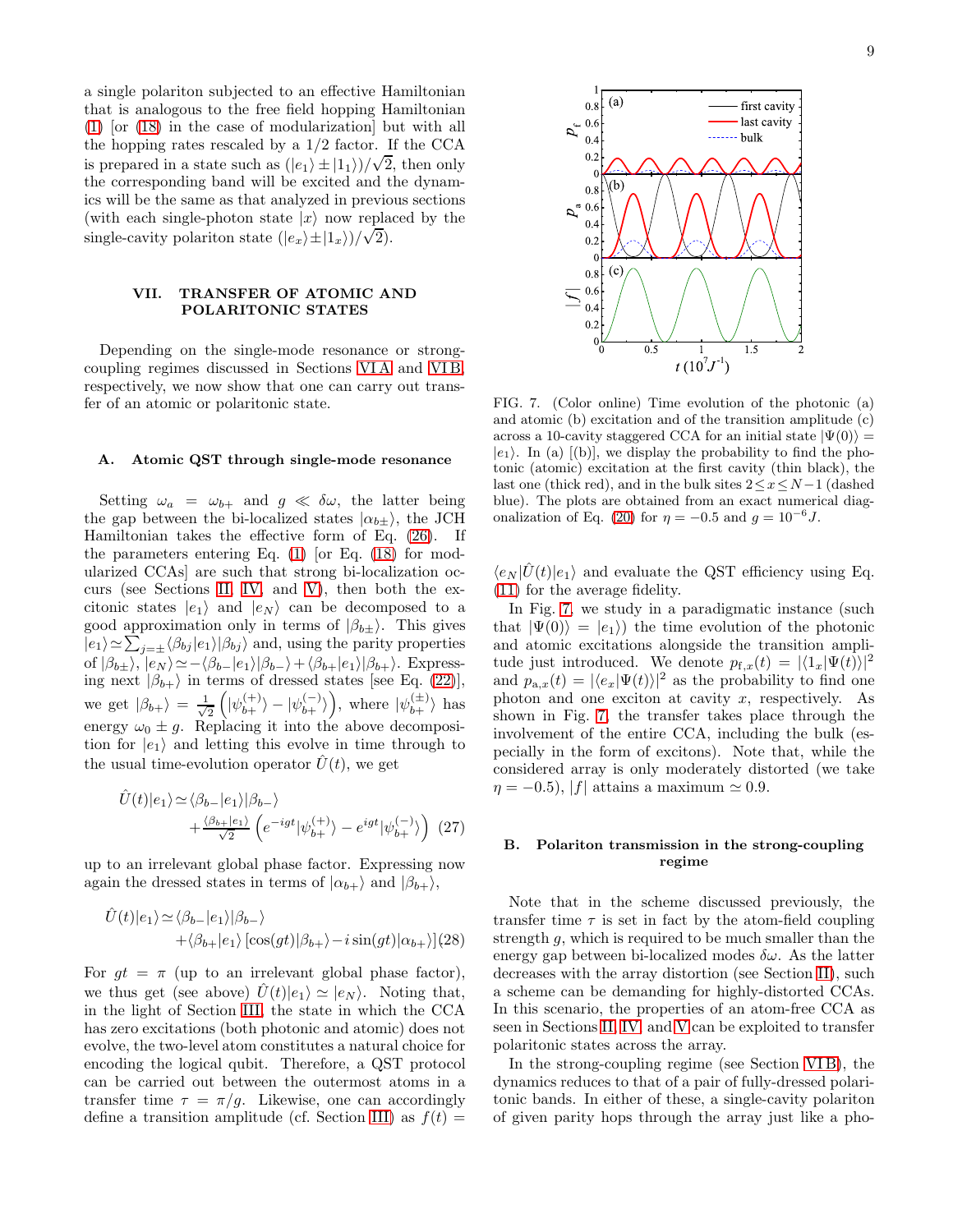ton propagates through an atom-free CCA (see Sections [II,](#page-1-0) [IV](#page-4-0) and [V\)](#page-5-0) apart from a  $1/2$  factor rescaling of hopping rates (hence half of the propagation speed). Given that the polaritonic bands are uncoupled, the preparation of a polariton of a given parity in a given cavity, say √ 1  $\frac{1}{2}(|e_1\rangle + |1_1\rangle)$ , will trigger a dynamics where solely polaritons of the same parity are involved. Hence, at least in principle, one can encode a qubit in each cavity in terms of atom-photon logical states  $|{\rm vac}\rangle|g\rangle_1\cdots|g\rangle_N$  and √ 1  $\frac{1}{2}(|e_x\rangle + |1_x\rangle)$ . Accordingly, in such a framework and in virtue of Section [III,](#page-2-0) this leads to a transition amplitude defined as  $f(t) = \frac{1}{2}(\langle e_N | + \langle 1_N | \hat{U}(t) | e_1 \rangle + | 1_1 \rangle).$ Regardless of the feasibility of such a qubit implementation,  $f(t)$  can be used as a figure of merit for measuring how reliably a polaritonic state can be transmitted across the CCA in line with other studies [\[23,](#page-10-14) [24,](#page-10-22) [26,](#page-10-20) [27\]](#page-10-17).

Interestingly, in order for the polariton transfer to be effective, the requirement that  $g$  must be strong enough in order to enable the entire set of dressed states to form is not strict. Indeed, the nature of QST across an atomfree CCA investigated in Sections [II,](#page-1-0) [IV,](#page-4-0) and [V](#page-5-0) should make clear that, for a sufficiently distorted array, it is enough that  $g$  is strong enough to enable the formation of the four bi-localized dressed states  $|\psi_{b\pm}^{(\pm)}\rangle$  only. In Fig. [8,](#page-9-1) we show how the onset of such dressing benefits polaritonic transfer as the CCA is progressively distorted for a fixed value of the atom-field coupling strength g. For the uniform array, i.e.,  $\eta = 0$  [see Fig. [8\(](#page-9-1)a)] the transmission has a poor efficiency. As we have set  $\omega_a = 0$  (middle of the free field spectrum), thus not matching any field normal mode, and because  $q$  is small, the evolution is dominated by its free field dynamics. Hence, the atomic component of the initial polariton is about frozen [\[27,](#page-10-17) [32](#page-10-21)] while the photonic component propagates freely along the array, bouncing back and forth, with the dynamics ruled mostly by the unbound modes. The polaritonic transition amplitude significantly increases already by introducing a small amount of distortion [see Fig. [8\(](#page-9-1)b)]. Now, the bound bi-localized modes dominate the dynamics and the transition amplitude accordingly exhibits a periodic behaviour. A small contribution from the photonic unbound states, which results in short-time beatings, is yet present. Moreover, g is still not much higher than  $\delta\omega$ , hence the dressing of the bi-localized modes is not maximum. In Fig. [8\(](#page-9-1)c), we further distort the CCA in a way that the transition amplitude reaches considerably higher values. As a consequence, the required transmission time grows since the array distortion causes the gap  $\delta\omega$  to decrease. However, based on the modularization scheme introduced in Section [V,](#page-5-0) this drawback can be got around. This is shown in Fig. [8\(](#page-9-1)d) where we consider a CCA split into 3 (5) weakly-connected modules each comprising 10 (6) cavities. Note that, compared with Fig. [8\(](#page-9-1)c), the time required to complete the polaritonic-state transfer is considerably shortened while the maximum transition amplitude is about unaffected.

Regardless of the interaction regime (single-resonance or strong coupling), the crucial factor affecting the trans-



<span id="page-9-1"></span>FIG. 8. Time evolution of the transition amplitude for an initial symmetric polariton set at the first cavity in the case of a staggered 30-cavity array for (a)  $\eta = 0$ , (b)  $\eta = -0.25$ , and (c)  $\eta = -0.5$  (solid black). In (d) we show the case of a modularized CCA for  $m = 3$  with  $J_{\text{mod}} = 0.1J$  (dotted red) and  $m = 5$  with  $J_{\text{mod}} = 0.3J$  (thick gray). Note that  $J_{\text{mod}}$  was slightly increased in order to assure the formation of bi-localized states (cf. Section [V\)](#page-5-0). The intra-modular distortion parameter was fixed to  $\eta = -0.5$ . We set  $g = 0.01J$ and  $\omega_a = 0$  throughout. Plots are obtained from an exact diagonalization of Eq. [\(20\)](#page-6-3) with  $\hat{H}_{\text{hop}}$  being replaced with  $H_{\text{mod}}$  in (d)].

fer fidelity is the end-to-end localization amplitude, i.e., the occurrence of bi-localization either in the case of a standard staggered CCA or the modularized (partitioned) one. The key ingredient is thus inducing the formation of bi-localized field normal modes and tuning the atoms on resonance with those. The QST speed, however, can be managed by setting the appropriate regime and/or modularizing the CCA as in Section [V.](#page-5-0)

#### <span id="page-9-0"></span>VIII. CONCLUSIONS

In this work, we addressed the problem of transferring faithfully quantum states across a CCA. We have shown that, while a staggered pattern of hopping rates offers shorter QST times with respect to a uniform pattern, a further significant reduction of the transfer time is achievable by imposing modularization on top of the staggered pattern. The modularization scheme yields up to three orders of magnitude shorter transfer times with respect to an unmodularized staggered array already for 20-site CCAs, while the gain increases for longer CCAs without affecting the performance in terms of QST fidelity.

To accomplish this task, we first focused on QST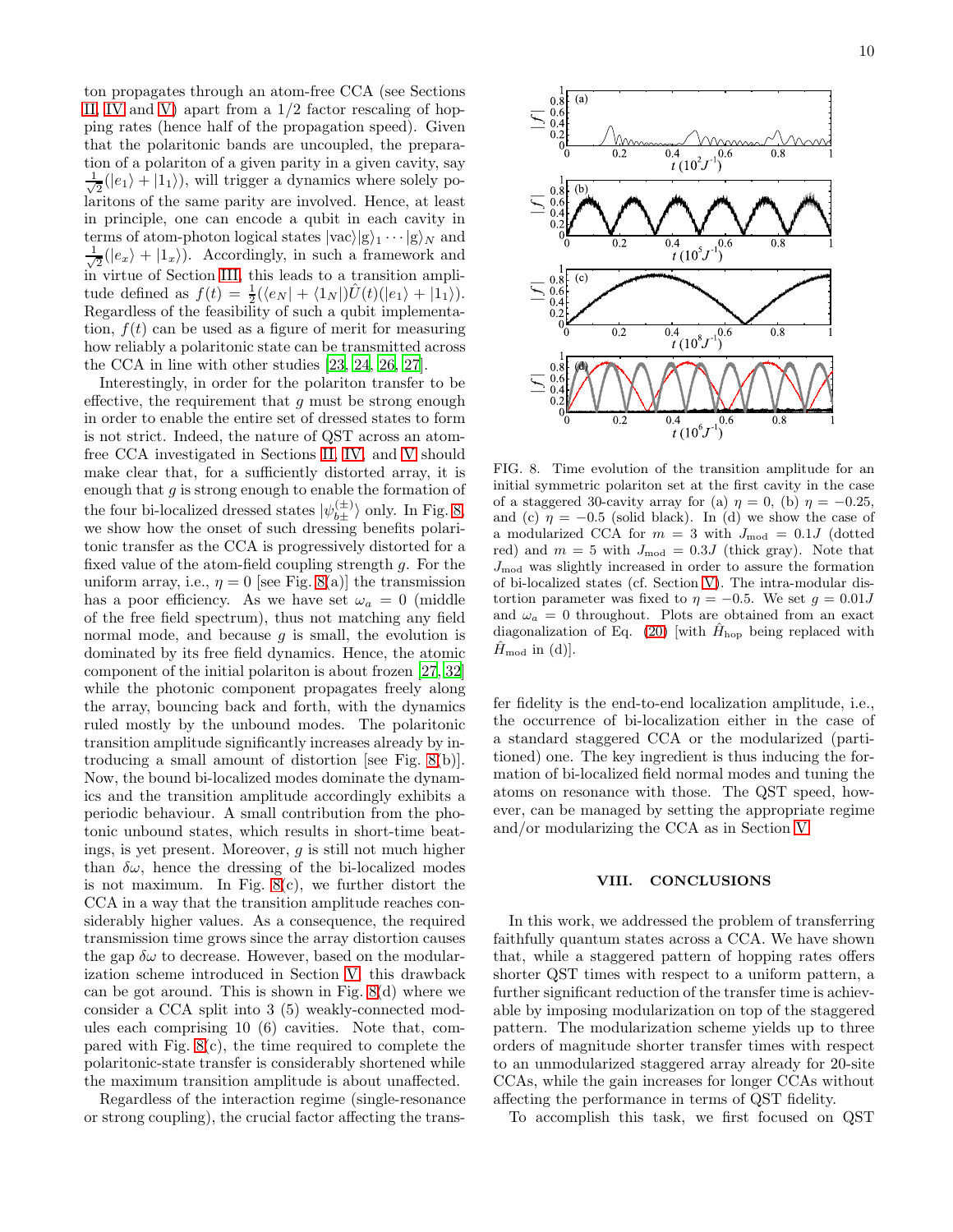through a staggered atom-free CCA. By devising a perturbative approach to diagonalize analytically the Hamiltonian for a highly-distorted array, we showed that distortion induces the appearance of bound modes that are strongly bi-localized on the array edges. In line with QST schemes exploiting bi-localization, this allows for high-fidelity QST. As a distinctive property of the staggered configuration, though, the scaling behaviour of the fidelity as a function of the CCA size has ideal features since, for the high-distortion scenario, the fidelity is nearly insensitive to the array length (unlike in the case of a uniform bulk with weak outermost couplings). This yet comes at the cost of having relatively long transfer times. To get around this drawback, we devised a strategy based on an engineered modularization of the array into identical staggered subunits. We showed that in some paradigmatic instances this can result in a significant reduction of the transfer time while maintaining the transfer fidelity about unchanged. Despite we focused on an atom-free CCA, those findings apply to any spin chain regardless of the way it is implemented.

We then turned to a CCA where each cavity is cou-

- <span id="page-10-0"></span>[1] M. J. Hartmann, F. G. S. L. Brandão, and M. B. Plenio, Laser Photon. Rev. 2, 527 (2008).
- <span id="page-10-1"></span>[2] A. Tomadin and R. Fazio, J. Opt. Soc. Am. B 27, A130  $(2010).$
- <span id="page-10-2"></span>[3] D. G. Angelakis, M. F. Santos, and S. Bose, Phys. Rev. A 76, 031805(R) (2007).
- <span id="page-10-3"></span>[4] A. D. Greentree, C. Tahan, J. H. Cole, and L. C. L. Hollenberg, Nat. Phys. 2, 856 (2006).
- [5] M. J. Hartmann, F. G. S. L. Brandão, and M. B. Plenio, Nat. Phys. 2, 849 (2006).
- [6] D. Rossini and R. Fazio, Phys. Rev. Lett. 99, 186401 (2007).
- [7] M. Aichhorn, M. Hohenadler, C. Tahan, and P. B. Littlewood, Phys. Rev. Lett. 100, 216401 (2008).
- [8] J. Koch and K. Le Hur, Phys. Rev. A 80, 023811 (2009).
- [9] S. Schmidt and G. Blatter, Phys. Rev. Lett. 103, 086403 (2009).
- [10] P. Pippan, H. G. Evertz, and M. Hohenadler, Phys. Rev. A 80, 033612 (2009).
- [11] S. Schmidt and G. Blatter, Phys. Rev. Lett. 104, 216402  $(2010).$
- <span id="page-10-4"></span>[12] M. Knap, E. Arrigoni, and W. von der Linden, Phys. Rev. B 81, 104303 (2010).
- <span id="page-10-5"></span>[13] K. M. Birnbaum, A. Boca, R. Miller, A. D. Boozer, T. E. Northup, and H. J. Kimble, Nature 436, 87 (2005).
- <span id="page-10-6"></span>[14] M. P. A. Fisher, P. B. Weichman, G. Grinstein, and D. S. Fisher, Phys. Rev. B 40, 546 (1989).
- <span id="page-10-7"></span>[15] J. Raftery, D. Sadri, S. Schmidt, H. E. Türeci, and A. A. Houck, Phys. Rev. X 4[, 031043 \(2014\).](http://dx.doi.org/ 10.1103/PhysRevX.4.031043)
- <span id="page-10-8"></span>[16] H. J. Kimble, Nature 453, 1023 (2008).
- [17] J. I. Cirac, P. Zoller, H. J. Kimble, and H. Mabuchi, Phys. Rev. Lett. 78, 3221 (1997).
- <span id="page-10-9"></span>[18] A. Serafini, S. Mancini, and S. Bose, Phys. Rev. Lett. 96, 010503 (2006).

11

pled to an atom with the aim of exploring how the previous outcomes can be harnessed for transferring atomic or polaritonic states between the two array ends. In the weak-coupling regime where the atomic frequency is resonant with one of the two bi-localized field modes, QST of atomic states can be achieved in a time set by the atom-field coupling strength. For stronger atom-photon couplings, one can instead exploit the formation of pairs of bi-localized dressed states to efficiently transfer a polariton of given parity across the CCA in a time set by the energy gap between the pair of field bi-localized modes.

#### ACKNOWLEDGEMENTS

This work was supported by CNPq. T.J.G.A. acknowledges the EU Collaborative Project TherMiQ (Grant No. 618074). F.C. acknowledges support from Italian PRIN-MIUR 2010/2011MIUR (PRIN 2010- 2011). Fruitful discussions with D. L. Feder, S. Lorenzo and G. M. Palma are acknowledged.

- <span id="page-10-10"></span>[19] T. Chanelière, D. N. Matsukevich, S. D. Jenkins, S.-Y. Lan, T. A. B. Kennedy, and A. Kuzmich, Nature 438, 833 (2005).
- <span id="page-10-11"></span>[20] S. Ritter, C. Nölleke, C. Hahn, A. Reiserer, A. Neuzner, M. Uphoff, M. Mücke, E. Figueroa, J. Bochmann, and G. Rempe, Nature 484, 195 (2012).
- <span id="page-10-12"></span>[21] S. Bose, [Phys. Rev. Lett.](http://dx.doi.org/10.1103/PhysRevLett.91.207901) **91**, 207901 (2003).
- <span id="page-10-13"></span>[22] T. J. G. Apollaro, S. Lorenzo, and F. Plastina, Int. J. Mod. Phys. B 27, 1345035 (2013).
- <span id="page-10-14"></span>[23] F. K. Nohama and J. A. Roversi, J. Mod. Opt. 54, 1139 (2007).
- <span id="page-10-22"></span>[24] S. Bose, D. G. Angelakis, and D. Burgarth, J. Mod. Opt. 54, 2307 (2007).
- [25] F. M. Hu, L. Zhou, T. Shi, and C. P. Sun, Phys. Rev. A 76, 013819 (2007).
- <span id="page-10-20"></span>[26] C. D. Ogden, E. K. Irish, and M. S. Kim, Phys. Rev. A 78, 063805 (2008).
- <span id="page-10-17"></span>[27] M. I. Makin, J. H. Cole, C. D. Hill, A. D. Greentree, and L. C. L. Hollenberg, Phys. Rev. A 80, 043842 (2009).
- [28] J. Lu, L. Zhou, H. C. Fu, and L.-M. Kuang, Phys. Rev. A 81, 062111 (2010).
- <span id="page-10-18"></span>[29] F. Ciccarello, Phys. Rev. A **83**, 043802 (2011).
- [30] Y.-L. Dong, S.-Q. Zhu, and W.-L. You, Phys. Rev. A 85, 023833 (2012).
- [31] G. Dong, Y. Zhang, M. Arshad Kamran, and B. Zou, Journal of Applied Physics 113, 143105 (2013).
- <span id="page-10-21"></span>[32] G. M. A. Almeida and A. M. C. Souza, Phys. Rev. A 87, 033804 (2013).
- [33] J. Q. Quach, Phys. Rev. A 88, 053843 (2013).
- <span id="page-10-19"></span>[34] L. Latmiral, C. Di Franco, P. L. Mennea, and M. S. Kim, Phys. Rev. A 92[, 022350 \(2015\).](http://dx.doi.org/10.1080/09500349414552171)
- <span id="page-10-15"></span>[35] N. Behzadi, S. K. Rudsary, and B. A. Salmas, Eur. Phys. J. D 67, 247 (2013).
- <span id="page-10-16"></span>[36] L. Zhou, Z. R. Gong, Y.-x. Liu, C. P. Sun, and F. Nori, [Phys. Rev. Lett.](http://dx.doi.org/ 10.1103/PhysRevLett.101.100501) 101, 100501 (2008).